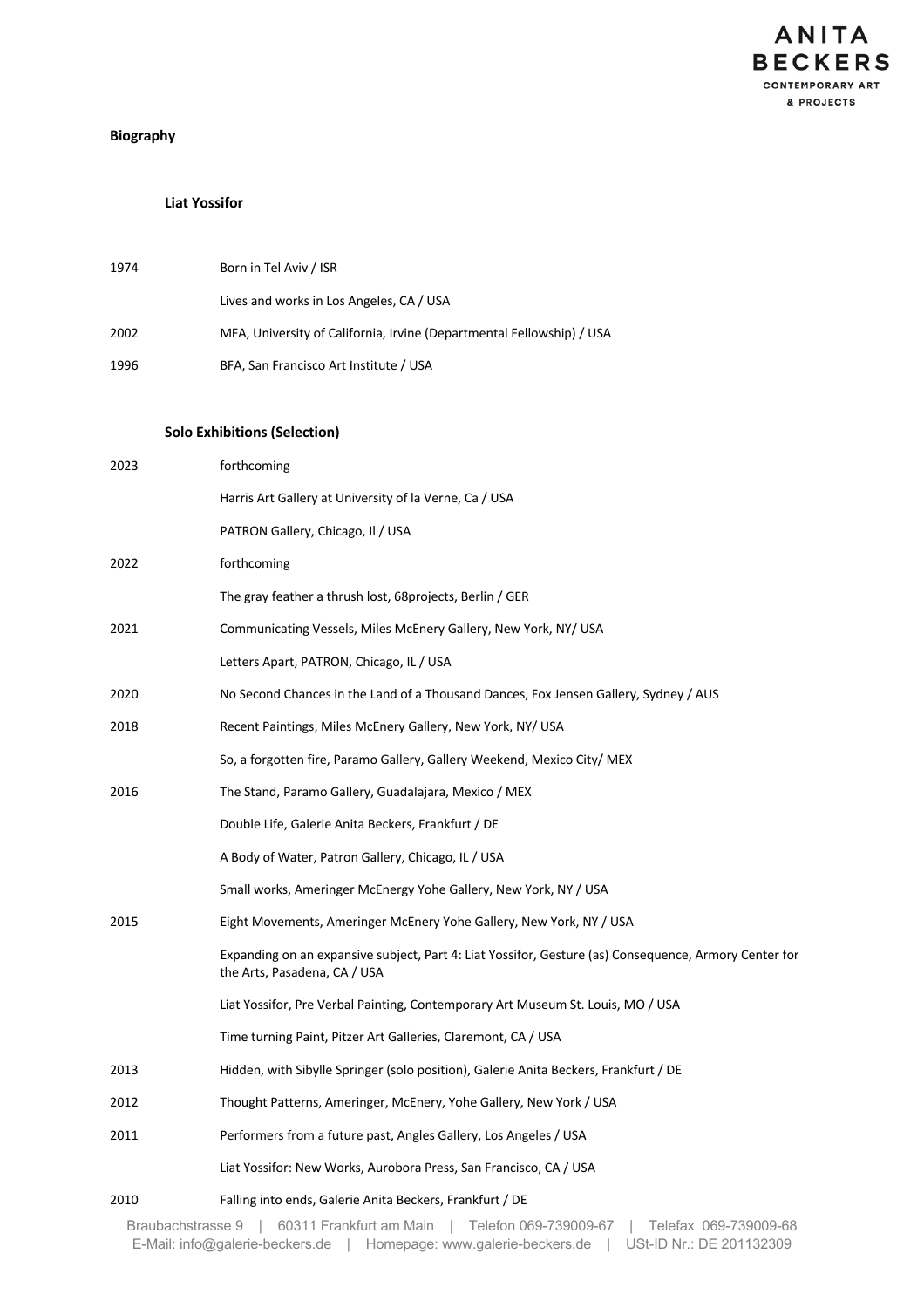| 2007 | The Dawning of an Aspect, project, Susanne Vielmetter Los Angeles Projects / USA                                   |
|------|--------------------------------------------------------------------------------------------------------------------|
|      | Project Series 32: Liat Yossifor: The Tender Among Us, Pomona College Museum of Art, Claremont, CA /<br><b>USA</b> |
| 2006 | The Black Paintings, Noga Gallery of Contemporary of Art, Tel Aviv / ISR                                           |
| 2005 | New Paintings, Anna Helwing Gallery, Los Angeles/ USA                                                              |

## **Group Exhibitions (Selection)**

| 2021 | Raven, Fox Jensen Gallery, Australia                                                                                                                                  |
|------|-----------------------------------------------------------------------------------------------------------------------------------------------------------------------|
| 2020 | If you can dream it, you can build it, Galerie Anita Beckers, Frankfurt am Main / DE                                                                                  |
|      | El Nopal: Selections, SPACE 1028, Los Angeles, CA / USA                                                                                                               |
|      | A Time of Monsters (curated by César García-Alvarez), Fort Gansevoort Gallery, New York, NY / USA                                                                     |
| 2019 | Permafrost, Fox Jensen Gallery, Sydney / AUS                                                                                                                          |
|      | 100 YEARS AND COUNTING, Minnesota Museum of Art, St. Paul, MN / USA                                                                                                   |
|      | Sculptural Surfaces. Pia Fries & Liat Yossifor, Galerie Anita Beckers, Frankfurt am Main / DE                                                                         |
|      | B.A.T. State III: Women Artists in Conversation with El Nopal Press, Carolyn Campagna Contemporary<br>Art Museum at California State University, Long Beach, CA / USA |
| 2018 | One Moment in Time - Part III, Galerie Anita Beckers, Frankfurt am Main / DE                                                                                          |
|      | Prima Materia, LACASAPARK, Gardiner, NY/ USA                                                                                                                          |
|      | Manifesto, Pitzer College Art Galleries, Claremont, CA/ USA                                                                                                           |
|      | Modulaciones, Pintura 1898-2016, Museo de Arte de Zapopan, Jal., / MEX                                                                                                |
|      | New Suns, Paramo Gallery, Guadalajara, Jal./ MEX                                                                                                                      |
|      | Belief in Giants, Miles McEnery Gallery, New York, NY/ USA                                                                                                            |
| 2017 | Art Matters, Torrance Art Museum, Torrance, CA / USA                                                                                                                  |
|      | Modulaciones, Museo de Arte de Sinaloa in Culiacán, Sinaloa/ MEX                                                                                                      |
| 2016 | Grafforists, Torrance Art Museum, Torrance, CA/ USA                                                                                                                   |
| 2015 | New Works. The Margulies Collection, The Margulies Collection, Miami, FL / USA                                                                                        |
|      | Theory of Forms, Parton Gallery, Chicago, IL / USA                                                                                                                    |
|      | Angles With Dity Faces, Galerie Ernst Hilger, Vienna / AUT                                                                                                            |
|      | Black and White, Ameringer   McEnery   Yohe Gallery, New York / USA                                                                                                   |
|      | ArtWatch 2014: Young Careers - SB to Greater LA, Westmont Ridely - Tree Museum of Art Santa<br>Barbara, CA / USA                                                      |
| 2014 | Transition, Galerie Anita Beckers zu Gast in der Ausstellungshalle 1a, Frankfurt / DE                                                                                 |
| 2013 | Gestohlene Gesten / Stolen Gestures, Kunsthaus Nürnberg / DE                                                                                                          |
| 2012 | Fall Collection, Aurobora Press, San Francisco, CA / USA                                                                                                              |
|      | 80 Days, Torrance Museum, Torrance, CA / USA                                                                                                                          |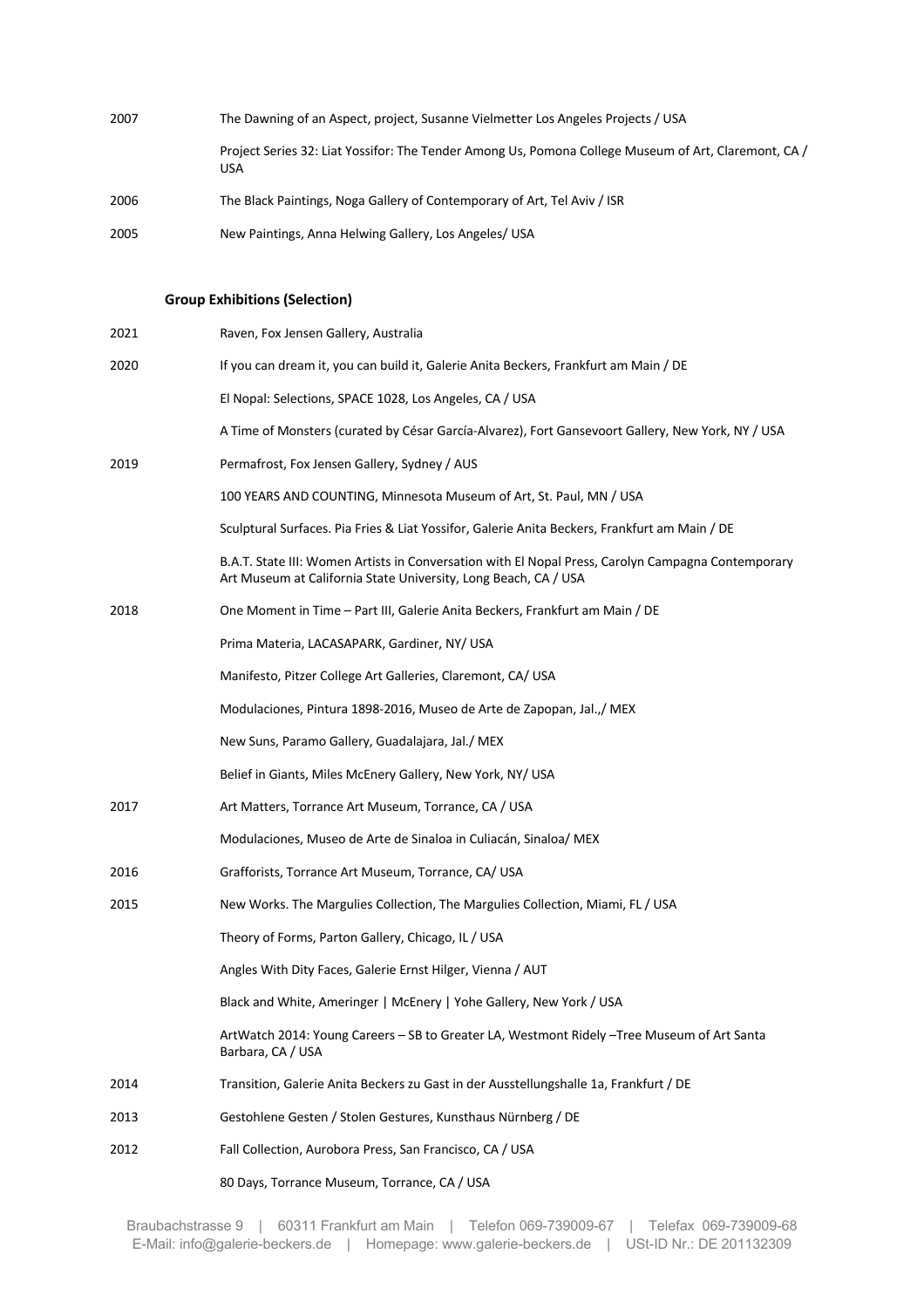|      | Prince at the Forum, Beacon Arts Building, Inglewood, CA / USA                                                                   |
|------|----------------------------------------------------------------------------------------------------------------------------------|
|      | Summer Group Show, Ameringer, McEnery, Yohe Gallery, New York / USA                                                              |
| 2011 | About Paint, Carl Berg Projects, Los Angeles, CA / USA                                                                           |
|      | Iva Gueorguieva and Liat Yossifor, Angles Gallery, Los Angeles, CA / USA                                                         |
|      | La Cosa Nostra, Rheeway Gallery, Los Angeles, CA / USA                                                                           |
| 2010 | A Reflected Gaze, Torrance Art Museum, Torrance, CA / USA                                                                        |
| 2009 | To Here Knows When, with Daina Higgins, University of La Verne, La Verne, CA / USA                                               |
|      | Loveable like Orphan Kitties and Bastard Children, curated by Joshua Aster and Kristin Calabrese, LACE,<br>Los Angeles, CA / USA |
|      | Loveable like Orphan Kitties and Bastard Children, Green Gallery East, Milwaukee, WI / USA                                       |
|      | Mighty Daggers Do Small Painting Throw, Angles Gallery, Los Angeles, CA / USA                                                    |
|      | Self-Portraits in the Age of MyFaceSpaceBook, I-5 gallery, Los Angeles / USA                                                     |
|      | Project/Protect, curated by Manon Slome and Anita Beckers, Pulse NY / USA                                                        |
| 2008 | A Deadly Serious Show, Sister Gallery, Los Angeles, CA / USA                                                                     |
|      | The War Is Over, with Aaron Sandnes, Seeline Gallery, Santa Monica, CA / USA                                                     |
|      | One Shot, LAXART, Los Angeles, CA / USA                                                                                          |
| 2007 | Monster Drawing Rally, the Outpost for Contemporary Art, Los Angeles, CA / USA                                                   |
|      | LAXART, benefit auction, Los Angeles, CA / USA                                                                                   |
|      | It figures, Torrance Fine Arts Museum, Torrance, CA / USA                                                                        |
| 2006 | Subject, Lyman Allyn Museum, New London, CT / USA                                                                                |
|      | From America, Museum of Modern Fine Arts, Minsk / BLR                                                                            |
|      | One shot, LAXART, Los Angeles / USA                                                                                              |
| 2005 | The Armory Show with Anna Helwing Gallery, New York / USA                                                                        |
|      | H.J.Tsinhnahijnnie and Friends, University of California Gallery, Davis / USA                                                    |
| 2004 | Art Basel with Anna Helwing Gallery, Miami, FL / USA                                                                             |
| 2003 | LA Painting, The Standard Gallery, Raid in Chicago, Chicago, IL / USA                                                            |
|      | First Annual Alumni Invitational, Claire Trevor School of the Arts Gallery, University of California, Irvine /<br><b>USA</b>     |
|      | The Real Me, Occidental College, Los Angeles / USA                                                                               |
| 2002 | The End, Deep River Gallery, Los Angeles / USA                                                                                   |
|      | Portraits of Yfat, with Ori Gersht, Angels Gallery, Santa Monica, CA / USA                                                       |
| 2001 | The Third Wight Biennial, New Wight Gallery, UCLA / USA                                                                          |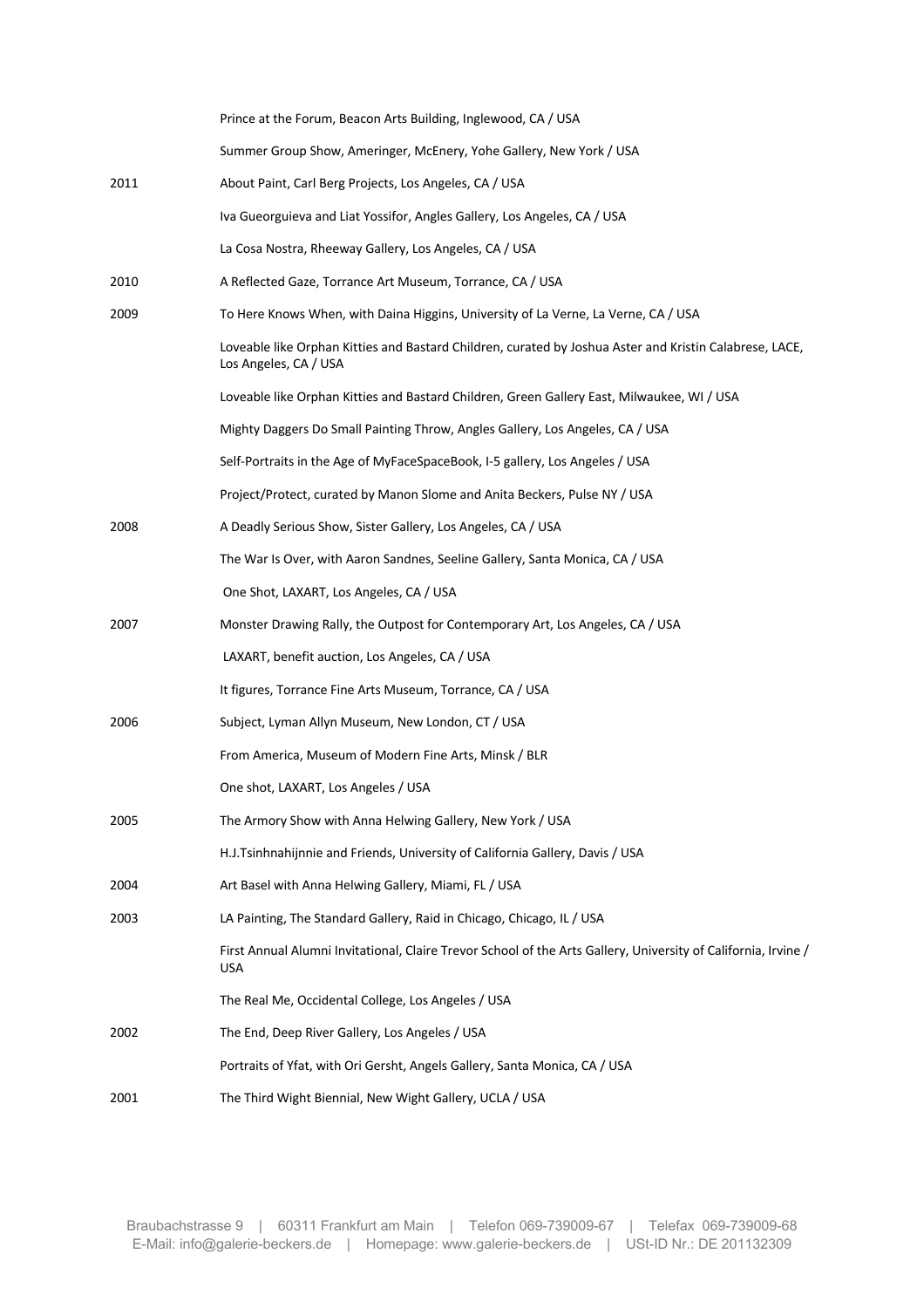### **Residencies/ Fellowships & Awards**

| 2021      | 68 projects, Villa Aurora and Thomas Mann Berlin Foundation, Berlin / GER   |
|-----------|-----------------------------------------------------------------------------|
| 2020      | Artist in Residence at the Rauschenberg Residency, Captiva Island, FL / USA |
| 2019      | Casa Wabi, Oaxaca, Mexico                                                   |
| 2011      | Aurobora Press Residency, San Francisco, CA / USA                           |
| 2010      | Frankfurter Kunstverein Residency, Frankfurt / DE                           |
| 2009      | London International Competition Finalist / UK                              |
| 2008      | The Ucross Foundation Residency, Clearmont, WY / USA                        |
| 2000-2002 | University of California, Irvine, Departmental Fellowship, CA / USA         |

#### **Collections**

| Creative Artist Agency (CAA), Los Angeles, CA / USA    |
|--------------------------------------------------------|
| Isabel and Agustin Coppel Collection, Mexico City, MEX |
| The Marguilles Collection, Miami, FL / USA             |
| Minnesota Museum of Art, Saint Paul, MN / USA          |
| Los Angeles County Museum of Art (LACMA), CA / USA     |
| The Hammer Museum, Los Angeles, CA / USA               |

### **Bibliography (selected)**

| 2021 | John Tau, The Tension in Liat Yossifor's Paintings, Hyperallergic, May 29<br>Susan Power, Liat Yossifor – Communicating Vessels, catalog essay, published by Miles McEnery Gallery<br>Artforum guide pick, "Must See", Letters apart, Patron Gallery, Chicago, Il / USA |
|------|-------------------------------------------------------------------------------------------------------------------------------------------------------------------------------------------------------------------------------------------------------------------------|
| 2020 | Susan Power, Disembodiment in the Work of Liat Yossifor, The Nomadic Journal,<br>May 2020                                                                                                                                                                               |
| 2018 | Alla Prima: Painters in Dialogue, The Art section, August                                                                                                                                                                                                               |
|      | Chris Michno, Embodiment and Abstraction, catalog essay, Miles McEnery Gallery                                                                                                                                                                                          |
|      | Carillo, Alejandro. El Dario Newspaper, April 27, 2018. "Modulaciones, un recorrido plastico por el MAZ"<br>(Modulaciones, a visual art tour through the Museo de Arte de Zapopan).                                                                                     |
|      | Liat Yossifor, Praxis Interview Magazine, Yale Radio 28 June 2018                                                                                                                                                                                                       |
| 2016 | Cesar Garcia, Lo Mejor de 2016 por Artes Visuals, Codigo, December Issue                                                                                                                                                                                                |
|      | Brit Barton, Sifting Through the Waves of Time, Newcity Art, Nov 25                                                                                                                                                                                                     |
|      | Andrew M. Goldstein, The 27 Best Paintings of Nada Miami Beach 2016, Artspace, Dec 2                                                                                                                                                                                    |
|      | Glenn Hartcourt, Liat Yossifor: Time turning Paint. Nichols Gallery, Broad Center, Pitzer.                                                                                                                                                                              |
|      | College Art Galleries, Claremont, CA, EUA.                                                                                                                                                                                                                              |
|      | Ciara Ennis, The Politics of Painting, Entrevista.                                                                                                                                                                                                                      |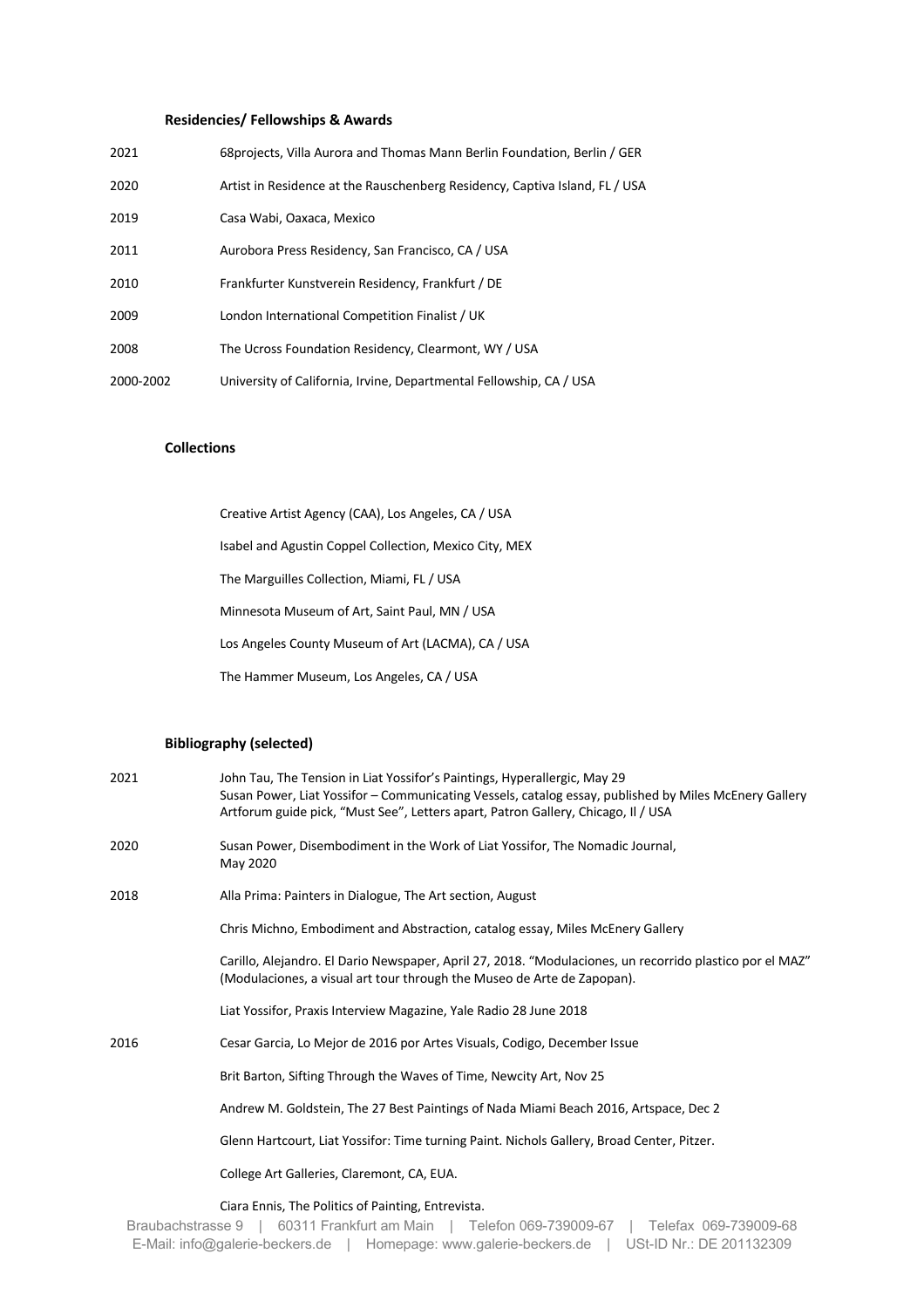|      | Karen Lang, Stella Rollig, Ed Schad, Christopher Michno, Movements: Liat Yossifor, DoppelHouse Press.                                                                                  |
|------|----------------------------------------------------------------------------------------------------------------------------------------------------------------------------------------|
|      | Christoph Schütte, Dance in Gray Mass, Frankfurter Allgemeine Zeitung, Mayo 18.                                                                                                        |
|      | Max Presneill, Emergent Presence, Fabrik Magazine, Mayo 2016, p. 83, 84, 2016.                                                                                                         |
| 2015 | 18 Artists to Watch, Modern Painters, December, p.88                                                                                                                                   |
|      | Rick Vagen, Liat Yossifor: Pre-Verbal Painting, The Contemporary Art Museum St. Louis                                                                                                  |
|      | The Visual Art Quarterly of St. Louis review, p. 01                                                                                                                                    |
|      | Finnerty-Pyne, Sinead. Expanding on an expansive subject, Part 4: Liat Yossifor, Gesture                                                                                               |
|      | (as) Consequence, Armory Center for the Arts, Pasadena, EUA.                                                                                                                           |
|      | Christopher Michno, Matter of Structure, Liat Yossifor, Artillery, March -April issue, p.51.                                                                                           |
|      | Liat Yossifor, essay, Gesture, Time, Scribble, Structure - or My Argument with a Picture, Artist Practice,<br>curated by Clay dean, Edited by Tuni Chatterji and Clay Dean, paperback. |
| 2014 | Judy Larson, catalog essay, ArtWatch 2014: Young Careers - SB to Greater LA,                                                                                                           |
|      | Westmont Ridely-Tree Museum of Art, Santa Barbra, CA.                                                                                                                                  |
|      | Christoph Schütte, Exhibition at Galerie Anita Beckers, Frankfurter Allgemeine Zeitung, January 23.                                                                                    |
|      | Liliana Rodriguez, Navigating space and History in Paint, The Nomadic Journal, January 9.                                                                                              |
| 2013 | Ludwig Seyfarth, Stolen Gestures, Kunsthaus Nuremberg, Nuremberg, Germany, catalog essay and<br>Illustration.                                                                          |
|      | Ludwig Seyfarth, Hidden, exhibition essay, Galerie Anita Beckers, Frankfurt, Germany.                                                                                                  |
| 2012 | Frank, Pricilla. Liat Yossifor's Thought Patterns Trace the Image Of Thinking And A Moment Undone. The<br>Huffington Post, November 9.                                                 |
|      | Schad, Ed. Liat Yossifor: Interview, Painters' Table, November.                                                                                                                        |
| 2011 | Pagel David, Liat Yossifor at Angles Gallery, LA Times, March 10.                                                                                                                      |
|      | Pomonis Mary Anna, Jet Set Satruday: Liat Yossifor at Angles Gallery, Artlurker March.                                                                                                 |
|      | Steven Bankhead, catalog, Prince at the Forum, Beacon Arts Building, Illustration.                                                                                                     |
|      | Exhibition Spotlight, Liat Yossifor's Performers from a Future Past, Huffington Post Arts, March 7.                                                                                    |
| 2010 | Christoph Schütte, Construction and Truth, Works by Liat Yossifor and Martina Wolf in the Galerie Anita<br>Beckers, Frankfurter Allgemeine Zeitung, June 3.                            |
|      | Brooks, Kimberly, Painting Evolution: Interview with Artist Liat Yossifor, Arts Section, Huffington Post,<br>July .                                                                    |
|      | A Reflected Gaze, Torrance Art Museum catalog. Illustration.                                                                                                                           |
| 2009 | Karen Lang, Liat Yossifor: Below the Eye, X-tra Contemporary Art Quarterly, May Issue, P. 56 - 59.                                                                                     |
| 2008 | New American Paintings, Juried by LACMA curator Rita Gonzalez, No. 79, December Issue, p. 168 -171.                                                                                    |
|      | LICC 01, Astrerisk Press, 2008, p. 32, 33 (catalog images)                                                                                                                             |
|      | Leila Kahstoo, The War Is Over: Liat Yossifor and Aaron Sandnes, Artweek, July August Issue, p. 17, 1.                                                                                 |
| 2007 | Patterson, Carrie, Training Ground, NY Arts Magazine, May-June Issue.                                                                                                                  |
|      | Dambrot, Shana Nys, Liat Yossifor, Ten by Ten, the portfolio exhibition from LAXART and Uber.com, Ten<br>upcoming artists, March.                                                      |
|      |                                                                                                                                                                                        |